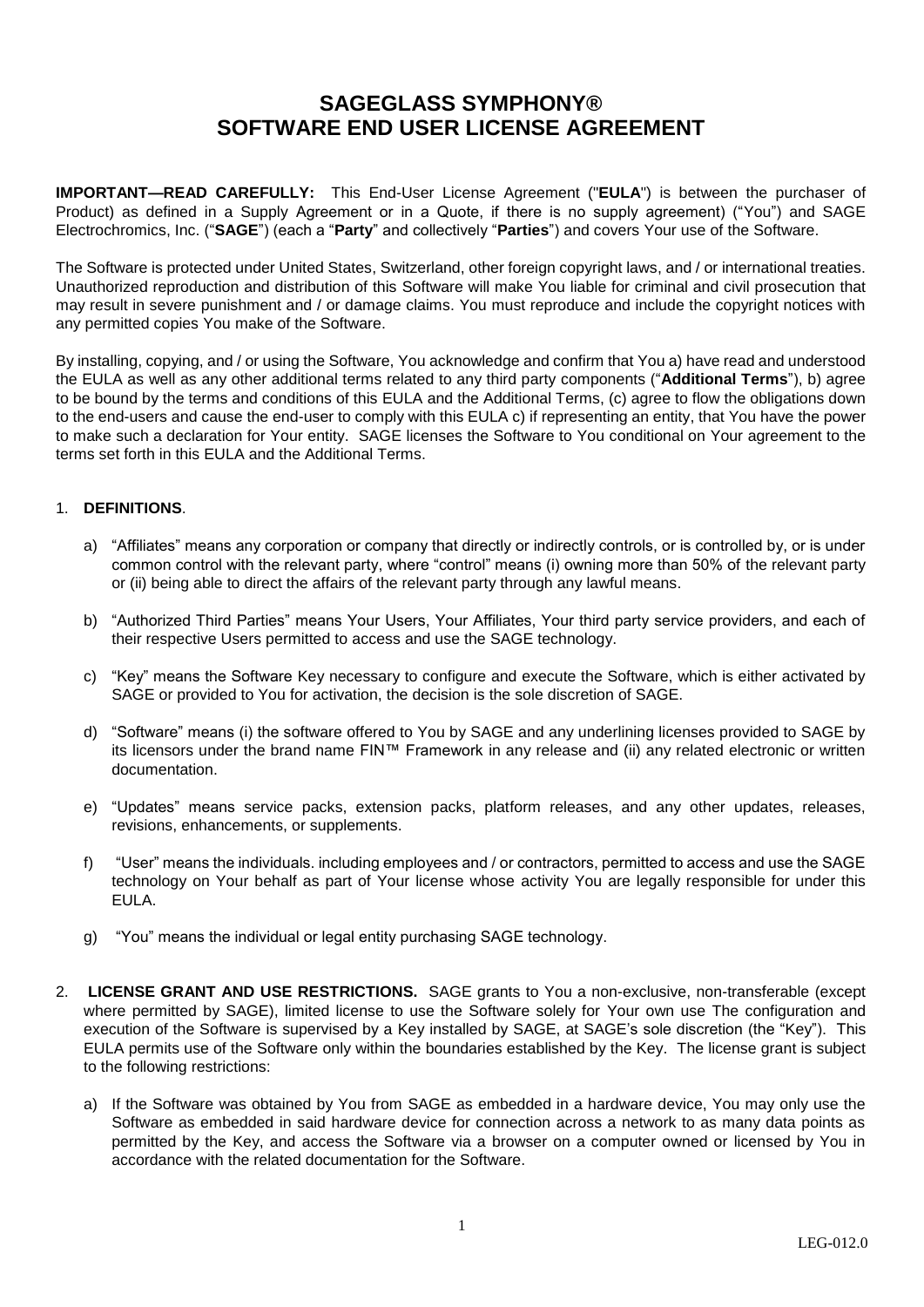- b) If the Software was obtained by You from SAGE for use on a single machine, then You may only install the Software on a single machine owned or licensed by You at any one time for connection across a network to as many data points as permitted by the Key.
- c) The number of Users permitted to concurrently access the Software may be limited in accordance with the Key.
- d) If this Software includes any related documentation provided in electronic form, You may print copies of this electronic documentation.
- e) You may not distribute, sublicense, rent, lend, lease, assign or transfer this EULA, the Software or its components, in whole or in part, without express written consent from SAGE.
- f) You may not or direct any third party to reverse engineer, de-compile, or disassemble the Software except and only to the extent that such activity is expressly permitted by applicable law
- g) You also shall not or direct any third party to (i) modify or create a derivative work of the Software, or (ii) extract any individual parts except and only to the extent that such activity is expressly permitted by applicable law.
- h) Nothing in this EULA transfers ownership to You in, or grants any license to, any intellectual property rights. Intellectual property rights remain the exclusive property of SAGE and its licensors. SAGE and its licensors retain all rights not expressly granted to You in this EULA.
- 3. **ADDITIONAL TERMS FOR THIRD PARTY COMPONENTS.** This EULA applies to Updates to the Software provided by SAGE and its licensors, unless SAGE or its licensors provide other terms along with the Updates. The Software may contain certain components such as open source software or third party components licensed by SAGE or its licensor. Each third party component may have a separate end user license agreement. The terms of the third party license that apply to the Software are specified and part of the Additional Terms made available for your review at [www.usa.siemens.com/btcpseula.](http://www.usa.siemens.com/btcpseula)
- 4. **THIRD PARTY LICENSOR'S TECHNICAL SUPPORT AND AUDIT**. Third party licensors and their Affiliates of the Software have no obligation to furnish You with technical support services or to debug the Software unless separately agreed in writing between You and SAGE. SAGE may be audited by its licensors and You agree that SAGE and such licensors shall be free to use any feedback and / or technical data including audit data received from You resulting from your access to and use of the Software for any purpose including (without limitation) development, manufacture, marketing, product ordering, and maintenance or support of products and services. If and insofar as permissible under the relevant laws, You permit SAGE, its licensors and their respective affiliates to audit the use of the Software and will give assistance and access to the necessary information.
- 5. **OTHER THIRD PARTY SOFTWARE NOT PROVIDED**. Except where the Parties agree in writing to the contrary, You are solely responsible for ensuring that a) the system on which the Software is installed, run, and / or used contains all third party software not contained in the Software as delivered that is necessary to run, install and/or use of the Software and b) You and / or Your system fulfills the requirements of all required licenses for such other third party software.
- 6. **WARRANTY DISCLAIMER.** You acknowledge the Software is provided "**As Is**" and neither SAGE nor any of its licensors make any representation or warranties, express or implied, including but not limited to the warranties of merchantability or fitness for the particular purpose or that the Software will not infringe any third party patents, copyrights, trademarks or other rights.

There is no warranty by SAGE or its licensors or by any other party that the functions contained in the Software will meet your requirements or that the operation of the Software will be uninterrupted or error-free. No oral or written information or advice given by a SAGE representative shall create a warranty or in any way affect this disclaimer. You assume all responsibility to achieve your intended results and for the installation, use, and results obtained from it. This exclusion shall not apply in the event of gross negligence or respecting matters that cannot be excluded or limited under applicable law.

7. **MISUSE OF THE LICENSED SOFTWARE.** If a misuse of the Software by You requires SAGE or any licensor of SAGE to engage in any legal or other proceeding to enforce their rights under this EULA, SAGE and/or its licensor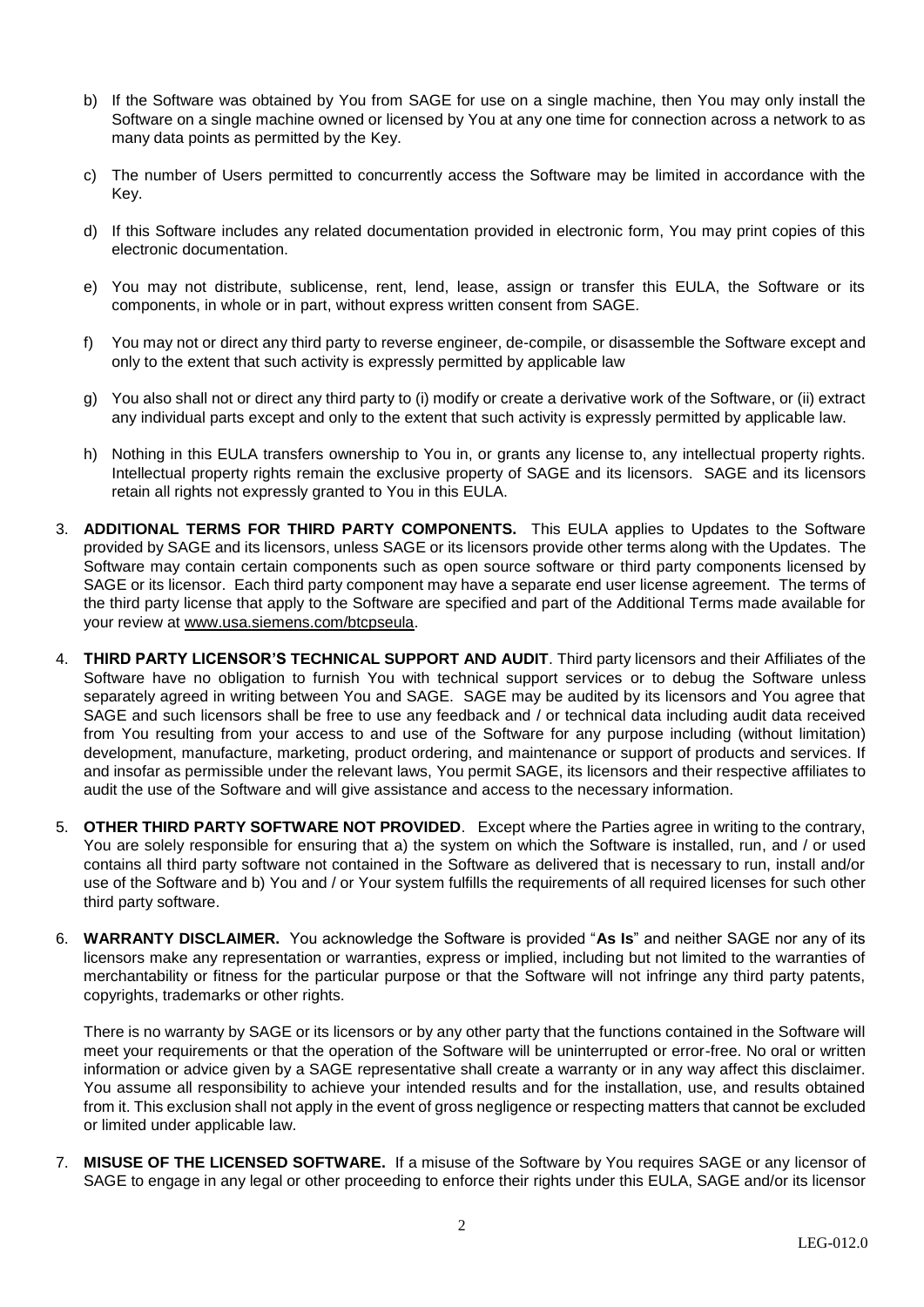shall be entitled to recover from You, in addition to any other sums due, reasonable attorneys' fees, costs, and disbursements unless otherwise agreed in a separate writing between the Parties.

This EULA applies to service packs, extension packs, platform releases and any other updates, releases, revisions, enhancements, or supplements to the original Software provided by SAGE and its Licensors ("Updates"), unless SAGE or its Licensors provide other terms along with the Update. The Software may contain certain components such as open source software components or third party components licensed by SAGE or its Licensor (each, a "Component"). Each Component may have a separate end user license agreement (a "Third Party License"). The terms of the Third Party License (FIN Framework) that apply to the Software are specified and part of the Additional Terms made available for your review at [www.usa.siemens.com/btcpseula.](http://www.usa.siemens.com/btcpseula)

- 8. **TERMINATION.** This EULA is effective from the first date You install, copy or otherwise use the Software. You may terminate this EULA at any time by deleting or destroying the Software, all backup copies and all related materials provided to You by SAGE except where otherwise is agreed between SAGE and You. Without prejudice to any other rights of SAGE, Your license rights terminate automatically and immediately without notice if You fail to comply with any provision or condition of this EULA. In such a case, You will be obliged to destroy all Software copies, related materials, and components.
- 9. **LIMITATION OF LIABILITY.** Unless otherwise agreed in a separate writing between the Parties, in no event shall SAGE, its employees, licensors, affiliates or agents be liable for any costs of procurement of substitute goods or services, loss of data, loss of use, property damage, loss of profits, interruption of business or any special, indirect, incidental, economic, punitive or consequential damages, however caused, and whether arising under contract, tort, negligence, or other theory of liability, or arising out of the use of or inability to use the Software, even if SAGE or its licensors are advised of the possibility of such damages. The limitation of liability shall not apply if and to the extent involving matters that cannot be excluded or limited under applicable law.
- 10. **DATA PROTECTION AND USE CONSENT**. You acknowledge that SAGE, its licensors, and their respective Affiliates may use a software based solution for administration of data and license information. You agree that SAGE, its licensors, and their respective Affiliates store and use all data and information required for the business relationship between You and SAGE or SAGE and its licensors or resulting from said relationships, especially but not limited to contractual documents and papers as well as data and information of and about You and Users necessary for the performance of the contract. Such information may be stored and used in and outside the United States. Furthermore, all this data and information may be disclosed to SAGE, its licensors, and their respective Affiliates for corresponding processing, especially for providing services, fulfillment of legal requirements or for SAGE, its licensors, and their respective Affiliates internal audit and/or supervisory requirements always in compliance with applicable data protection laws.

You agree that SAGE, its licensors, and their respective Affiliates may also collect and use technical information gathered as part of the product support services provided to You, if any, related to the Software. SAGE, its licensors, and their respective Affiliates may use this information solely to improve our products or to provide customized services or technologies to You and, unless permitted by this EULA or required by any laws, shall not disclose this information to any other party in a form that personally identifies You.

11. **CYBER SECURITY DISCLAIMER.** To protect plants, systems, machines, and networks against cyber threats, it is necessary to implement and continuously maintain a holistic, state-of-the-art security program. The Software only forms one element of such a program. You are responsible for preventing unauthorized access to Your plants, systems, machines, and networks which should only be connected to an enterprise network or the internet if and to the extent such a connection is necessary and only when appropriate security measures (e.g. firewalls and/or network segmentation) are in place.

The Software undergoes periodic development by SAGE and / or its licensors. SAGE strongly recommends that such Updates are applied as soon as they are available and that the latest versions are used. Use of Update versions that are no longer supported and failure to apply the latest Updates may increase Your exposure to cyber threats. SAGE strongly recommends complying with public security advisories on the latest security threats, patches, and other related measures.

12. **TRADE COMPLIANCE.** The Software, including technical data/cryptographic software, may be subject to United States, Switzerland, and European Union export controls and may be subject to import or export controls in other countries. You agree to strictly comply with all applicable import and export regulations when using the Software. SAGE shall not be obligated to fulfill this EULA if such fulfillment is prevented by any impediments arising out of the